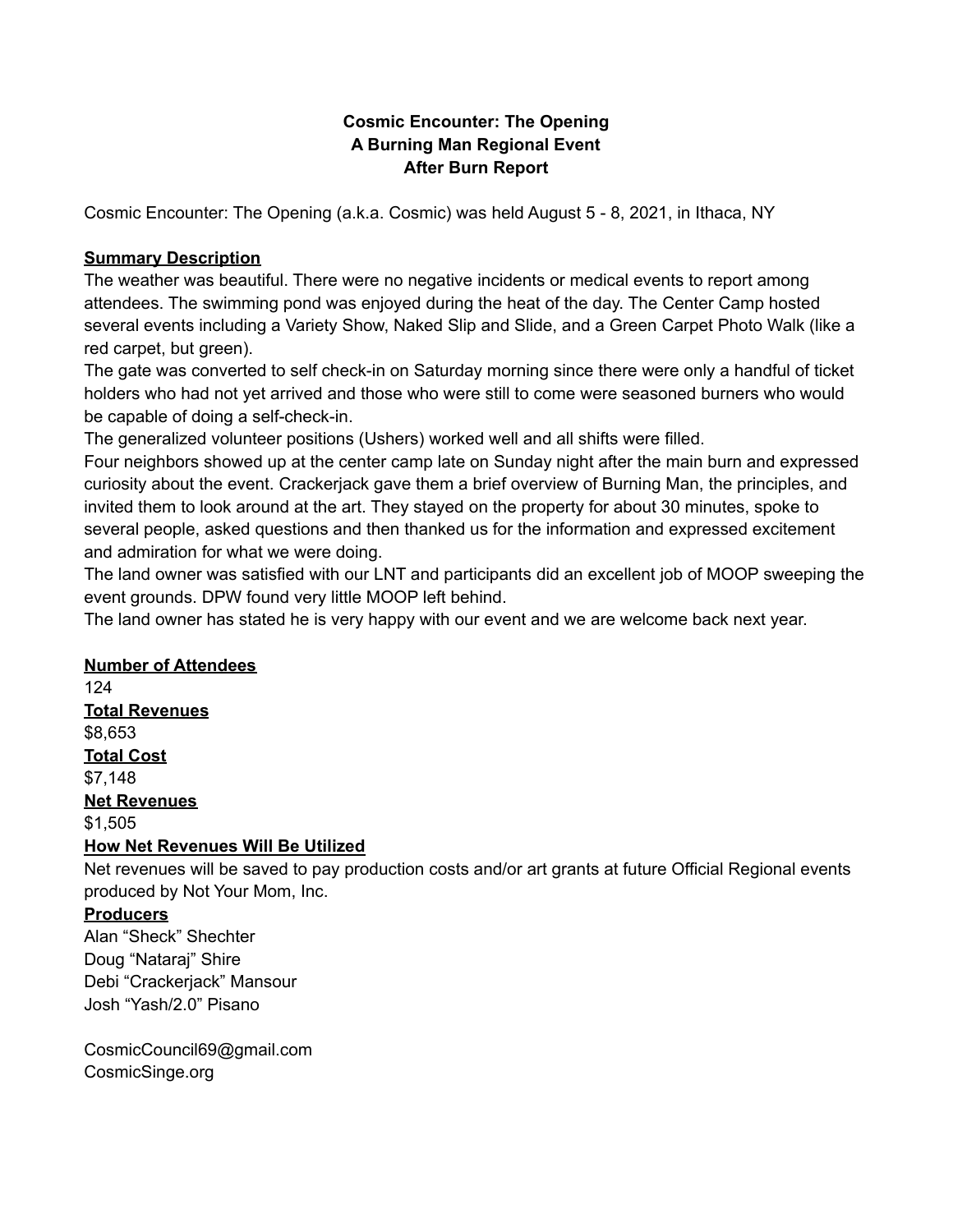









Photo credits clockwise from top left:

- 1. Stephen W Brzoska @ eyeofmindphoto
- 2. Gregor "Squiggles" Nunn
- 3. Jenneffer Balaguer
- 4. Liz Hansen
- 5. Top Shelf